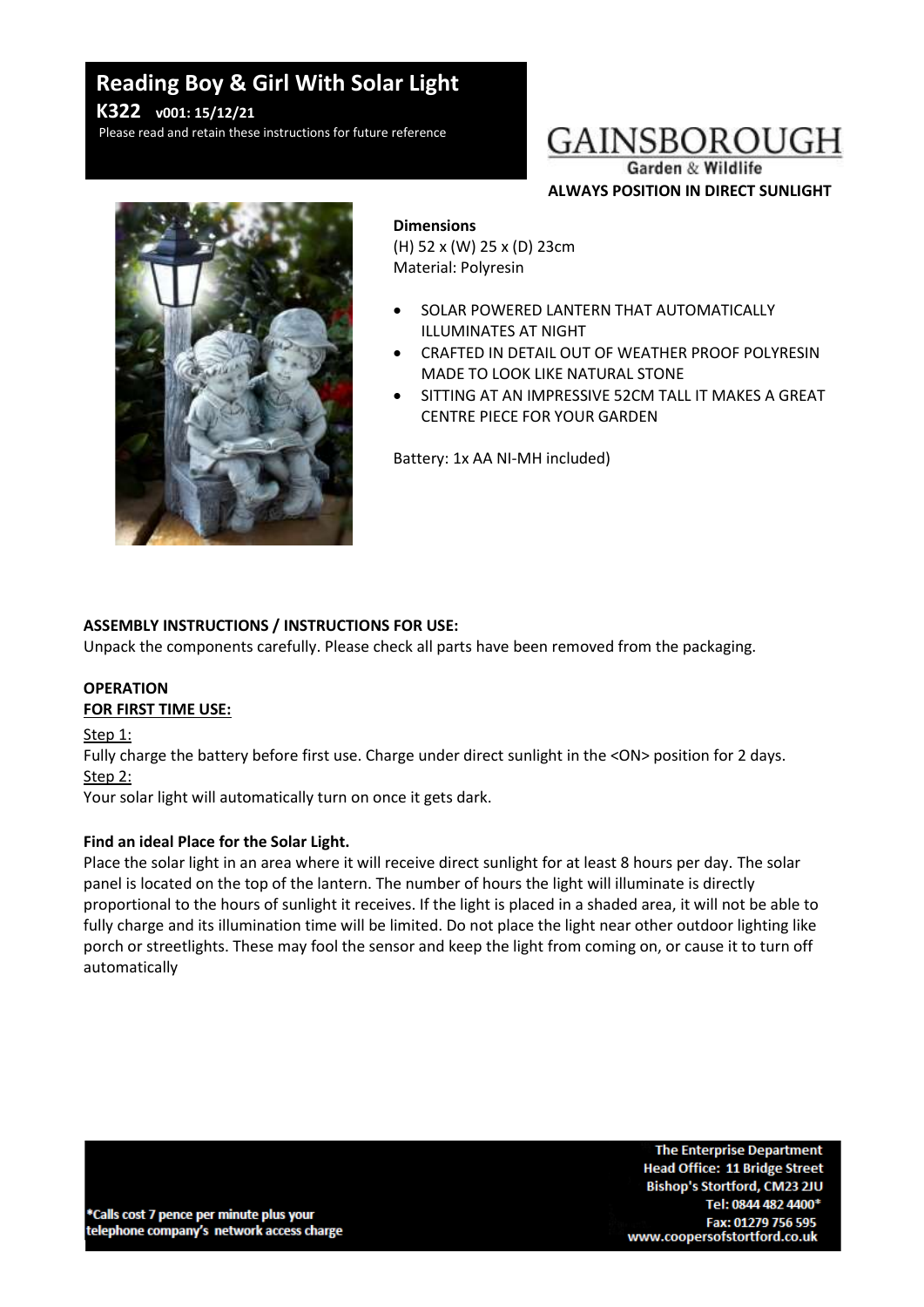# **Reading Boy & Girl With Solar Light K322** Instructions for Use

Please read and retain these instructions for future reference v001: 15/12/21

#### **CHANGING THE BATTERY**

Step 1:

Push the switch to the <OFF> position (Figure 1). Step 2:

Remove the screws from the battery cover (Figure 1).

### Step 3:

Carefully lift the cover to access the battery compartment, being sure not to detach any of the connected wires (Figure 2).

# Step 4:

Replace the battery (1x AA NI-MH) with an equivalent new solar rechargeable battery; ensuring the correct polarity is observed (Figure 2). Step 5:

Reassemble the unit by reversing the above procedure.

# **TROUBLE SHOOTING TIPS**

If your solar light does not come on at dusk despite following all instructions please try the following steps:

- 1. Make sure that the solar light is not affected by any other light source.
- 2. Ensure the solar light does not stand in the shade all day.
- 3. Check to see if the batteries are installed correctly.
- 4. If there is a protective film on the solar panel remove it.

# **Care and Maintenance Recommendations**

- 1. Clean solar panel with a soft sponge every couple of weeks.
- 2. Make sure all connectors are still tight and no water getting in.

# **BATTERIES**

- Keep batteries away from children and pets.
- Do not mix used and new batteries.
- Remove the batteries if left for long periods.
- Never dispose of batteries in a fire.
- Battery disposal, spent or expired batteries must be properly disposed of and recycled in compliance with local regulations. For detailed information, contact your local authority.
- Follow the battery manufacturer's safety, usage, and disposal instructions.





Figure 2

Figure 1

**The Enterprise Department Head Office: 11 Bridge Street** Bishop's Stortford, CM23 2JU Tel: 0844 482 4400\* Fax: 01279 756 595 www.coopersofstortford.co.uk

\*Calls cost 7 pence per minute plus your telephone company's network access charge